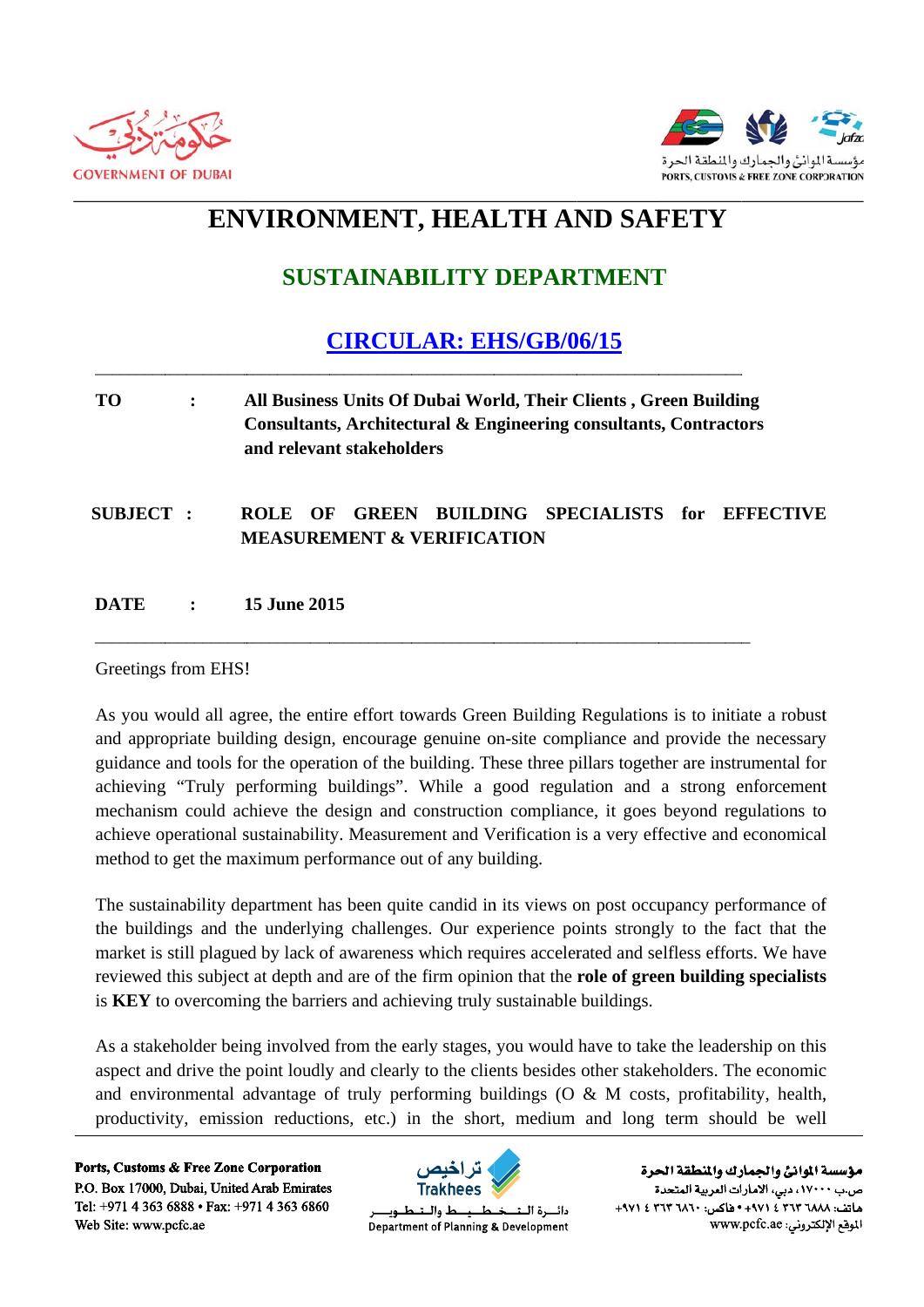



disseminated from day one and reinforced all through the construction. The need for a reasonable commissioning period notwithstanding the enthusiasms of the developers for a speedy handing over is indispensable. Rushed up commissioning unfortunately offers limited time to understand the performance of the systems and adjust them.

Prior to handing over, the clients should be given a thorough walk through and reminded once again of the great relevance of  $O \& M$  for achieving the true intent. Part of the handing over should include information on responsible behavior patterns, enhanced commissioning etc. through a customized workshop

We would like to reiterate that developing the said infrastructure for  $M \& V$  should be a part of your deliverable and you should give serious thoughts to it while doing the integrated design and BCC submission. The strategy should explore the circumstances surrounding the project such as

- Ownership (single owner / multi owners) a.
- Direct apparatus to monitor the consumption  $b.$
- Availability of FM team  $\mathbf{c}$ .
- d. Availability of Owner's association
- Availability of automatic metering / BMS e.
- f. Practicality of a particular option
- g. Alternative mechanisms for M & V
- $h_{-}$ Time frame for full occupancy

We are of the opinion that Lack of awareness is the greatest barrier in the market. A well thought out strategy from your end right at the beginning of the project based on the above points would add significant value and make M  $&$  V less cumbersome and more appealing to the clients. From the client's perspective, an activity that costs money would be met with more resistance and it is in this particular area that you as specialists have a crucial role in dispelling wrong notions.

We also suggest that you provide a brief narrative on the approach to M  $&$  V as part of your green building project plan that you submit to EHS during NOC-BP phase. This narrative can serve as the essence of the outcome of your discussions with the developers and their in-house team on the subject.

While EHS would strive to put in place necessary support tools, we would request your full involvement and commitment in making M & V a reality. EHS is also open to discussing any other methodology that you may consider appropriate for the success of  $M < V$  in this jurisdiction

Ports, Customs & Free Zone Corporation P.O. Box 17000, Dubai, United Arab Emirates Tel: +971 4 363 6888 • Fax: +971 4 363 6860 Web Site: www.pcfc.ae



 $\mathbf{b}$ ط والــتـ دائسرة البت Department of Planning & Development

مؤسسة الموانئ والجمارك والنطقة الحرة ص.ب ١٧٠٠٠، دبي، الأمارات العربية المتحدة +٩٧١ ٤ ٢٦٣ ١٨٨٢ ٢٦٢ ١٤ ٠٠٠١٤ ٠٥١٤ ٠٠٠١ ١٩٧١. الموقع الإلكتروني: www.pcfc.ae